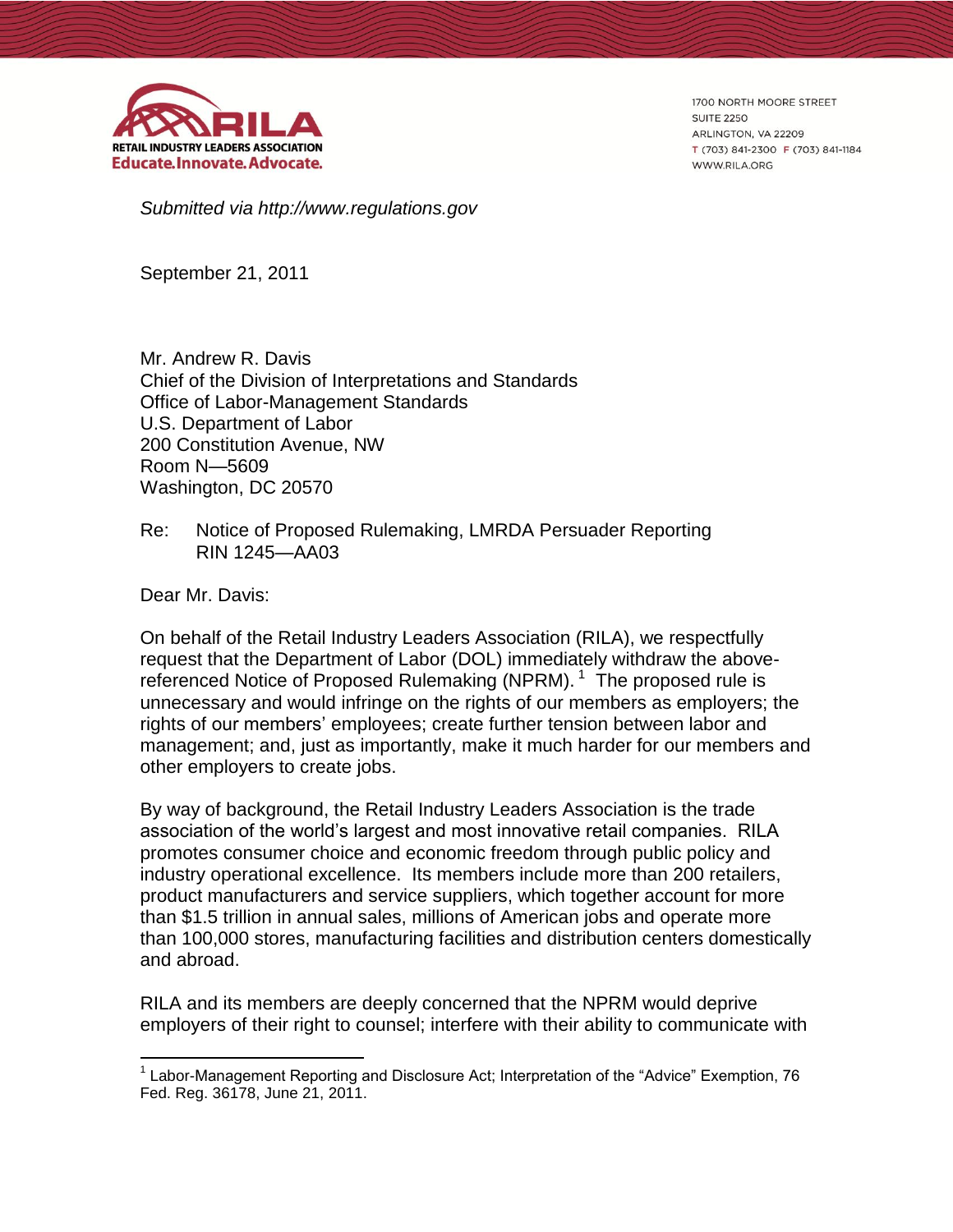employees; deprive employees of their right to receive balanced information; and encourage inadvertent violations of the law due to employers' inability to obtain advice. The NPRM also could trigger burdensome and costly reporting and disclosure requirements for almost any use of third-parties by employers in establishing or revising employment policies; educating management through seminars and training; and conducting routine employee satisfaction surveys. Further, the unnecessary, vague and extremely broad expansion of what constitutes persuasion (through the virtual elimination of the advice exemption), with company presidents and treasurers required to sign reports under threat of criminal prosecution, will do immense harm to the economy by distracting job creators from what they really need to be doing: growing the economy and putting people to work.

## **Comments on the NPRM**

## *DOL Has Not Demonstrated any Need to Abandon the Long-Standing Interpretation of the Advice Exemption.*

Most basically, the NPRM constitutes an effort to fix a problem that simply does not exist. The current persuader rules have functioned well for fifty years, through a succession of Democratic and Republican Presidential administrations.

The NPRM essentially proposes to overturn an interpretation of the statutory "advice" exemption that has existed since February of 1962, when then Secretary of Labor Charles Donohue issued it. The consistency of this interpretation was interrupted only once, very briefly, in 2001. $^2$  Thus, beginning with the John F. Kennedy administration and, except for the brief deviation in 2001, under every Democratic and Republican administration over the course of five decades, the advice exemption has allowed lawyers and consultants to provide and revise communication documents with no reporting requirement.

In the NPRM, the DOL discusses allegedly rising use of persuaders and employer misconduct during union campaigns to justify restricting the advice exemption and increasing the kinds of information that must be reported. We will discuss in detail below the biased and flawed nature of the basis for such claims.

For present purposes, however, we think the most telling and reliable statistics are those relating to actual representation elections. While overall private sector union density has declined over the last several decades, under the current interpretation, the number of union elections increased from 2009 to 2010, and in

 $\overline{a}$  $2$  On January 11, 2001, nine days before the inauguration of George W. Bush and nine days short of the end of Bill Clinton's eight years in office, the Clinton DOL issued a notice of statutory interpretation narrowing the "advice" exemption. 66 FR 2782, January 11, 2001. On April 11, 2001, the DOL returned to the current interpretation. 66 FR 18864, April 11, 2001.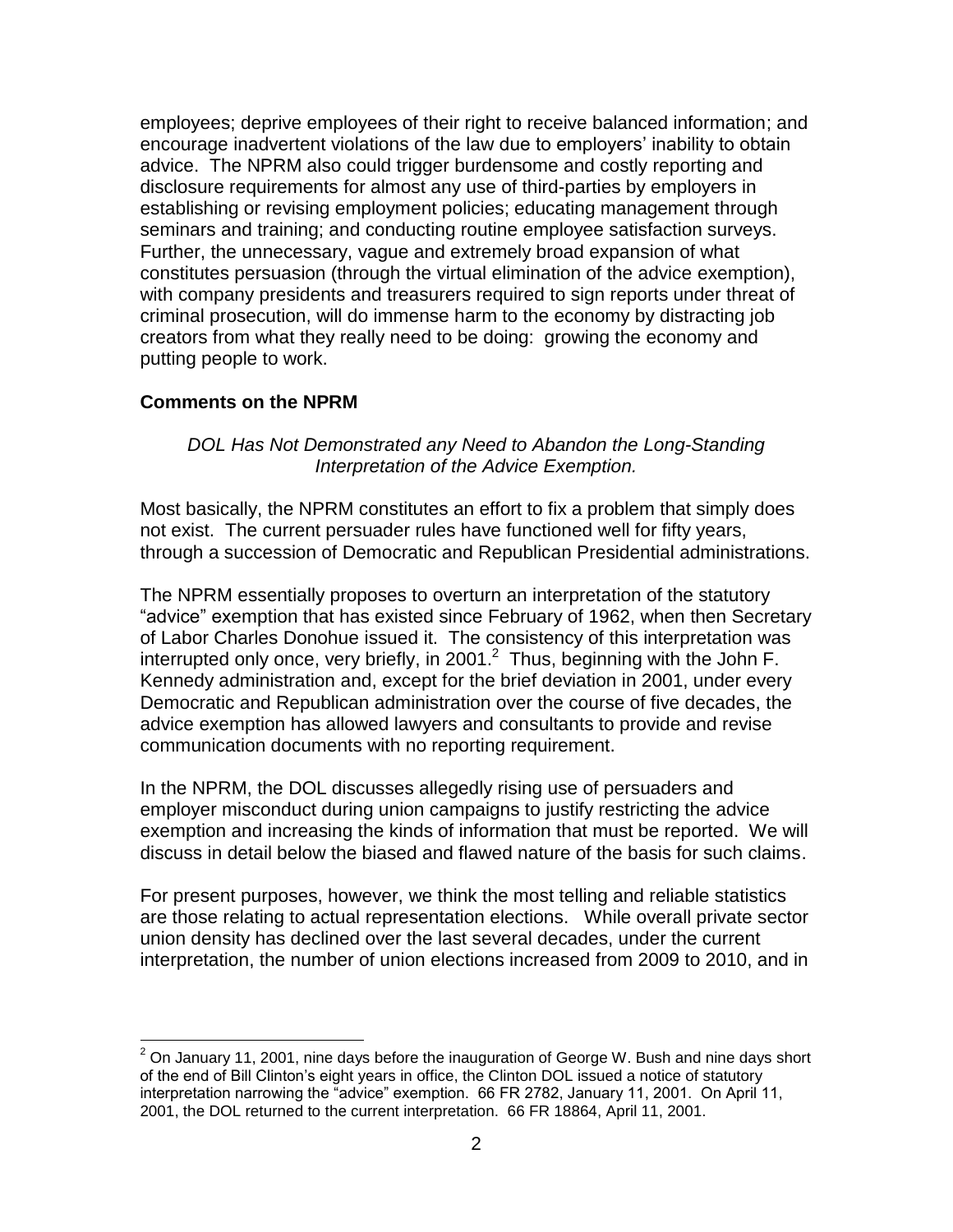both of those years the percentage of union election wins was nearly 70%. $3$  Any perceived need to restrict employer communication and the use of consultants and lawyers to prepare and revise documents is clearly not supported by the rate of union wins. Moreover, the DOL has pointed to no evidence that the decline in union density can be linked to current reporting practices.

The DOL has failed to show any change in circumstances, which is generally required to for an administrative agency to justify revisions to a well-established statutory interpretation.<sup>4</sup> And although DOL extended the period for public comments, implementing the NPRM would violate President Obama's initiatives to streamline and minimize federal regulations, and his direction that agencies should do more than simply provide minimal due process when taking regulatory action.<sup>5</sup> The lack of any legitimate showing of need for the proposed changes and their inevitable burden on employers are plainly contrary to the President's stated regulatory goals.

# *The Proposed Changes far Exceed the Statutory Mandate of the LMRDA and far Exceed the Regulatory Authority Conferred on the DOL.*

The Labor Management Reporting and Disclosure Act (LMRDA) only requires that employers file a basic report that focuses on the financial arrangement between the employer and the persuader. Section 203 of the LMRDA provides that an employer using a paid persuader must:

file with the Secretary a report, in a form prescribed by him, signed by its president and treasurer or corresponding principal officers showing in detail the date and amount of each such *payment*, loan, promise, agreement, or arrangement and the name, address, and position, if any, in any firm or labor organization of the person to whom it was made and a full explanation of the *circumstances of all such payments*, including the *terms of any agreement or understanding pursuant to which they were made*. 29 U.S.C. § 433 (emphasis added).

While the statute does direct the Secretary of Labor to prepare the reporting form, it contains specific direction as to the information required to be reported, and the subject matter is limited to:

Identifying the persuader.

 $\overline{a}$ 

Disclosing the financial arrangement and payments made.

 $3$  Unions won 67.6% of elections in calendar year 2010. "Number of NLRB Elections Held in 2010 Increased Substantially from Previous Year," Daily Lab. Rep. (BNA), No. 85, at B-1 May 3, 2011. Commentators cite in explanation of the drop in union density workplace legislation; manufacturing declines; failure of union industries; increased desire of workers to interact directly with their employers.

<sup>4</sup> See *FDA v. Brown & Williamson Tobacco,* 529 U.S. 120 (2000).

 $5$  See E.O. 13563, 76 FR 3821, 3821-23 (Jan. 21, 2011); Memorandum on Transparency and Open Government, 74 FR 4685, 4685-86 (Jan. 26, 2009).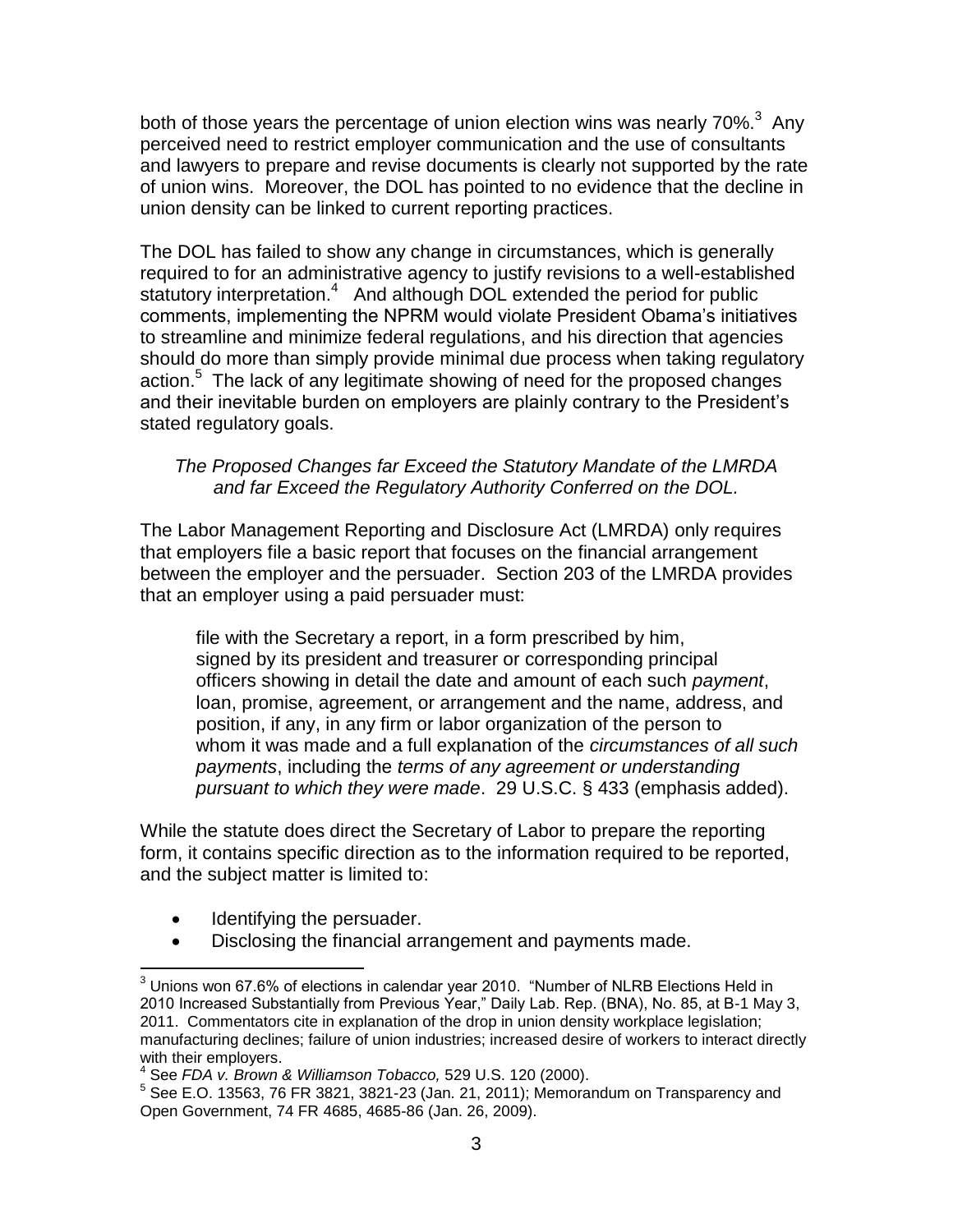The proposed new LM-10 (filed by employers) and LM-20 (filed by persuaders) forms and accompanying instructions, in addition to requiring reporting of this information, contain new and detailed questions about subject employees and about specific types of persuasion. The DOL proposes, among many other intrusive and burdensome types of information, to require identification of subject employees, "including a description of the department, job classification(s), work location, and/or shift(s) of the employees targeted,  $6$  as well as the location of their work."<sup>7</sup> The proposed LM-10 also covers revision of policies or practices; conducting supervisor training; conducting employee surveys; establishing employee committees; and conducting seminars.

Nothing in the law authorizes the DOL to require the disclosure of such information. And while the NPRM includes the qualifier "if the object [of such activity] was, directly or indirectly, to persuade employees concerning their rights to organize or bargain collectively,"<sup>8</sup> application of this qualifier to the vast array of activities that would need to be reported is anything but clear. Further, requiring disclosure in a public document of detailed information about employees, job titles, shifts and locations, and company policy revision and training programs causes grave concerns over privacy and confidentiality.

The overall effect of the NPRM would be to thwart communication between employers and their employees. As discussed below, it would also effectively deprive employers of the right to counsel in any organizing campaign and potentially in other labor and employment matters. Employers would be faced with a choice of either reporting volumes of information about activities that for fifty years have not been considered persuasion, or saying nothing.

Given that the NPRM was issued within one day of proposed rulemaking by the National Labor Relations Board (NLRB) that, if finalized, would rush elections in as little as ten days after the filing of a petition, as well as stripping employers of many due process rights,<sup>9</sup> it appears that both agencies are revising the rules in favor of union organizers rather than remaining a neutral stance. Such initiatives violate the long-recognized statutory goals of both the National Labor Relations Act (NLRA) and the LMRDA: to ensure, *in a neutral manner and favoring neither employers nor unions*, that employee rights are protected and that both employers and unions adhere to the law.<sup>10</sup> Since 1947 section 8(c)<sup>11</sup> of the

 $6$  The term "targeted" with respect to employees carries offensive, violent connotations and indicates both an inherent bias against employers and an indication that the DOL presumes malicious intent in any persuasive activity.

 $<sup>7</sup>$  NPRM at 36226.</sup>

<sup>8</sup> *Id*. at 36218.

<sup>9</sup> 76 Fed. Reg. 36812, 36812; *see* comments of Member Brian E. Hayes at 36829 *et seq*.

 $10$  Indeed, the NLRB has long held that even the slightest showing of bias by a Board agent conducting an election is grounds for setting aside the election. *Sonoma Health Care Center*, 342 N.L.R.B. 933 (2004) (Board agent expressed pro-union views to observer during election);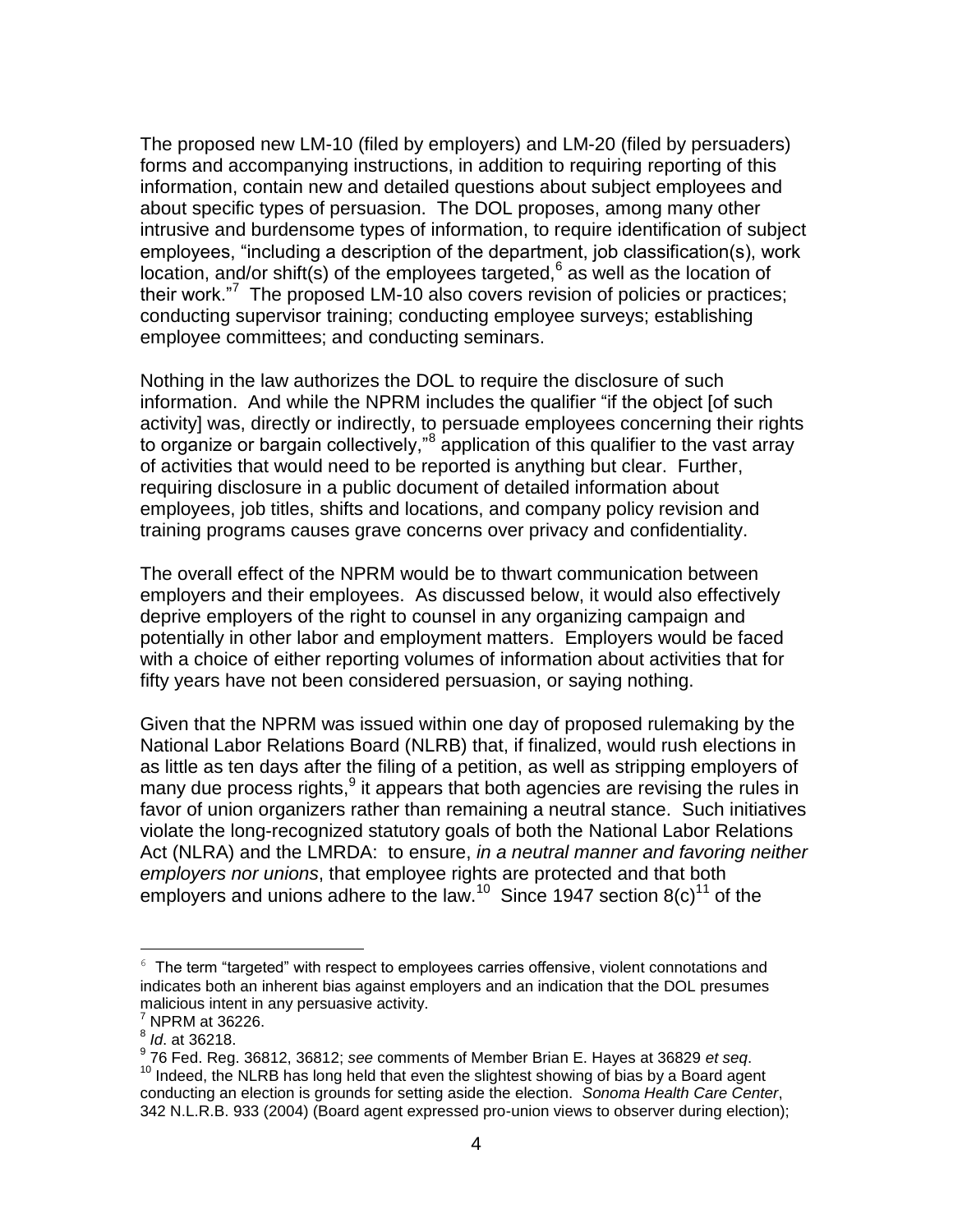NLRA has preserved employers' free speech rights, and it is well settled that the congressional intent behind the NLRA includes "encourage[ing] free debate on issues dividing labor and management," and that the NLRA favors "uninhibited, robust, and wide-open debate in labor disputes." <sup>12</sup> The NPRM is the polar opposite of these long-established principles, far outside the DOL's authority under the LMRDA, and in direct conflict with section 8(c) of the NLRA.

### *The NPRM Would Force Lawyers to Refuse any Representation that might Constitute Persuasion or Risk Violating Ethical Rules by Complying with the DOL's Reporting Requirements.*

The law requires paid persuaders to report not only persuader activities, but also to identify and provide billing information with respect to all other labor clients.<sup>13</sup> Complying with the proposed reporting requirements would cause attorneys to disclose confidential client information in violation of ethics rules.

In order to avoid ethical violations, attorneys will inevitably refuse to provide any advice that could potentially constitute persuasion, making it virtually impossible for employers to find representation not only with respect to union campaigns, but potentially for any revision to personnel policies and practices.

The NPRM displays a fundamental lack of understanding of the attorney-client privilege and the distinction between privilege and confidentiality. In discussing the role of an attorney in drafting an employer's communication materials, the NPRM asserts that by ultimately communicating such materials to employees the employer has waived the attorney-client privilege.<sup>14</sup> Such an assertion is equivalent to a claim that the attorney-client privilege is lost when a lawyer files a brief or sends a letter on behalf of a client. A speech, like a letter, brief or any other communication with a third party, is a product produced by an attorney on behalf of the client. It is the communication between the attorney and client, together with the advice given by the attorney to the client, that is privileged, not the end product.

Further, ethical rules require attorneys to keep client information confidential, even when it is not privileged. While DOL cites a treatise for the general proposition that client identity, fees and the scope and nature of legal services  $\alpha$  not privileged,<sup>15</sup> such information is considered confidential and as such may not be disclosed by lawyers without client consent. DOL's focus on privilege while ignoring confidentiality misses the real issue. Congress intended to address not just privilege, but the entire spectrum of attorney-client

*Athbro Precision Engineering Corp.*, 166 N.L.R.B. 966 (1967) (Board agent observed drinking beer with union official between morning and afternoon balloting).

 $11$  29 U.S.C. § 158(c).

<sup>12</sup> *Chamber of Commerce v. Brown*, 554 U.S. 60, 67-68 (2008).

<sup>13</sup> 29 U.S.C. § 433(b).

<sup>14</sup> NPRM at 36183.

<sup>15</sup> NPRM at 36192 *citing* Restatement (Third) of the Law Governing Lawyers §69.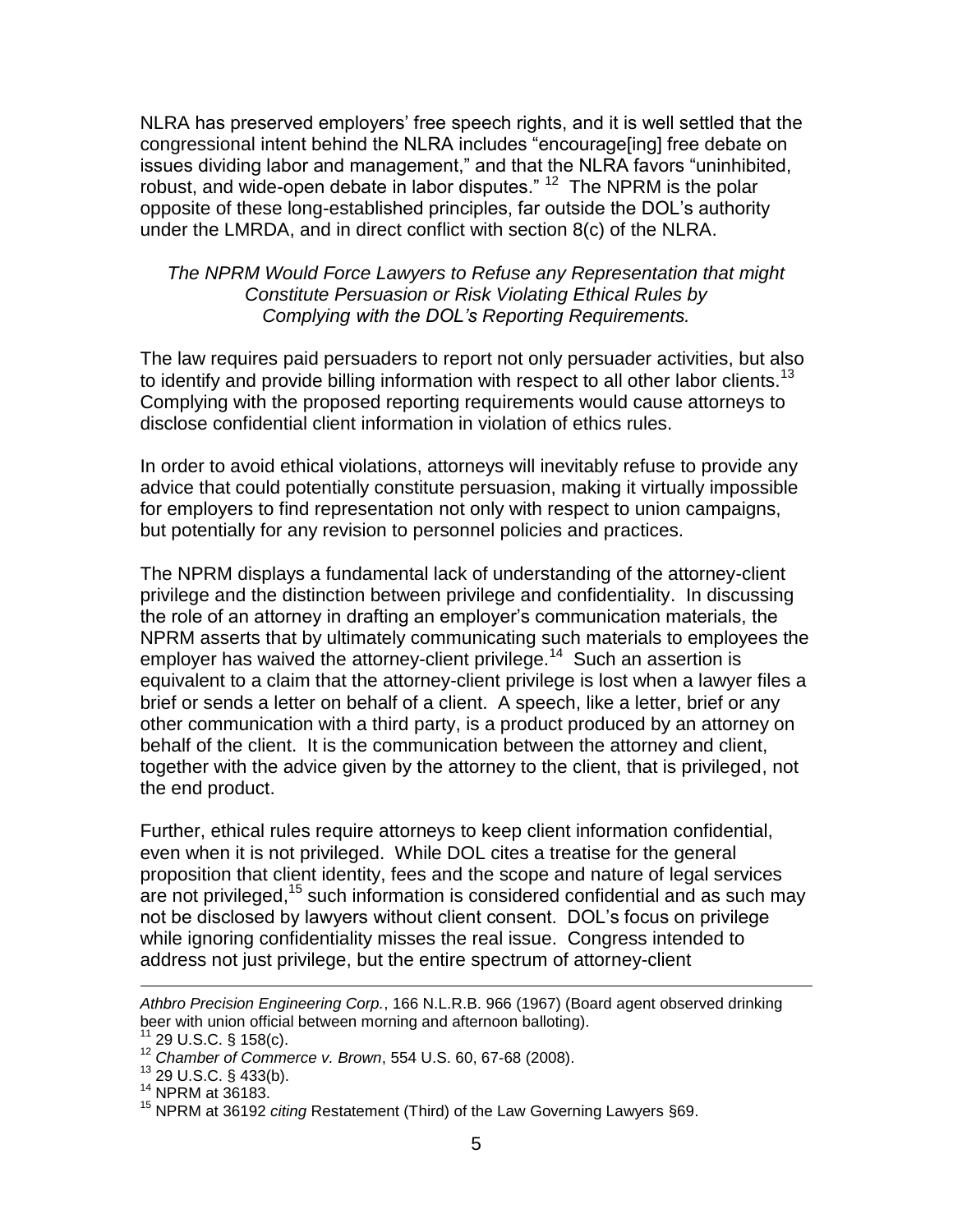communications traditionally protected from disclosure. Section 204 of the LMRDA provides:

> Nothing contained in this chapter shall be construed to require an attorney who is a member in good standing of the bar of any State, to include in any report required to be filed pursuant to the provisions of this chapter any information which was lawfully communicated to such attorney by any of his clients in the course of a legitimate attorney-client relationship.<sup>16</sup>

Thus, the statutory protection is not tied solely to privilege and must be read to exempt confidential client information as well. The current interpretation of the advice exemption is consistent with the law of attorney-client privilege and confidentiality, and with the LMRDA's protections; the NPRM is not.

## *The NPRM Would Harm both Employers and Employees by Denying the Right to Counsel.*

In order to avoid the conflict explained above between the NPRM's reporting requirements and attorneys' ethical rules, even a lawyer willing to give any advice in the context of an organizing campaign would be limited to a bare declaration that a proposed communication or course of action is either lawful or unlawful. The NPRM therefore would effectively deny employers the right to legal counsel.

Denying employers the right to counsel will cause employers to choose between silence and risking inadvertent unfair labor practices. Choosing silence would deprive employers of their 8(c) rights under the NLRA and prevent the "uninhibited, robust, and wide-open debate" that the law contemplates.<sup>17</sup> Employees wanting to know what their employers think would be denied information crucial to their consideration of how to vote.

The NPRM also completely ignores the fact that, in addition to persuasion (that is, actually attempting to sway employees' opinions), employers and persuaders provide a great deal of other information essential to employees: explaining the legal effect of signing a union card and how the election process works; answering questions about current benefits or promises made by union organizers. The NPRM would effectively leave such questions either unanswered or answered without the benefit of expert advice.

Even more disturbingly, employers deciding to speak without the benefit of meaningful legal advice would be far more likely to commit inadvertent unfair labor practices (ULPs) or other violations of the law, harming their own interest as well as potentially violating their employees' rights. The result would be

<sup>16</sup> 29 U.S.C. §434.

<sup>17</sup> *Chamber of Commerce v. Brown*, 554 U.S. at 67-68.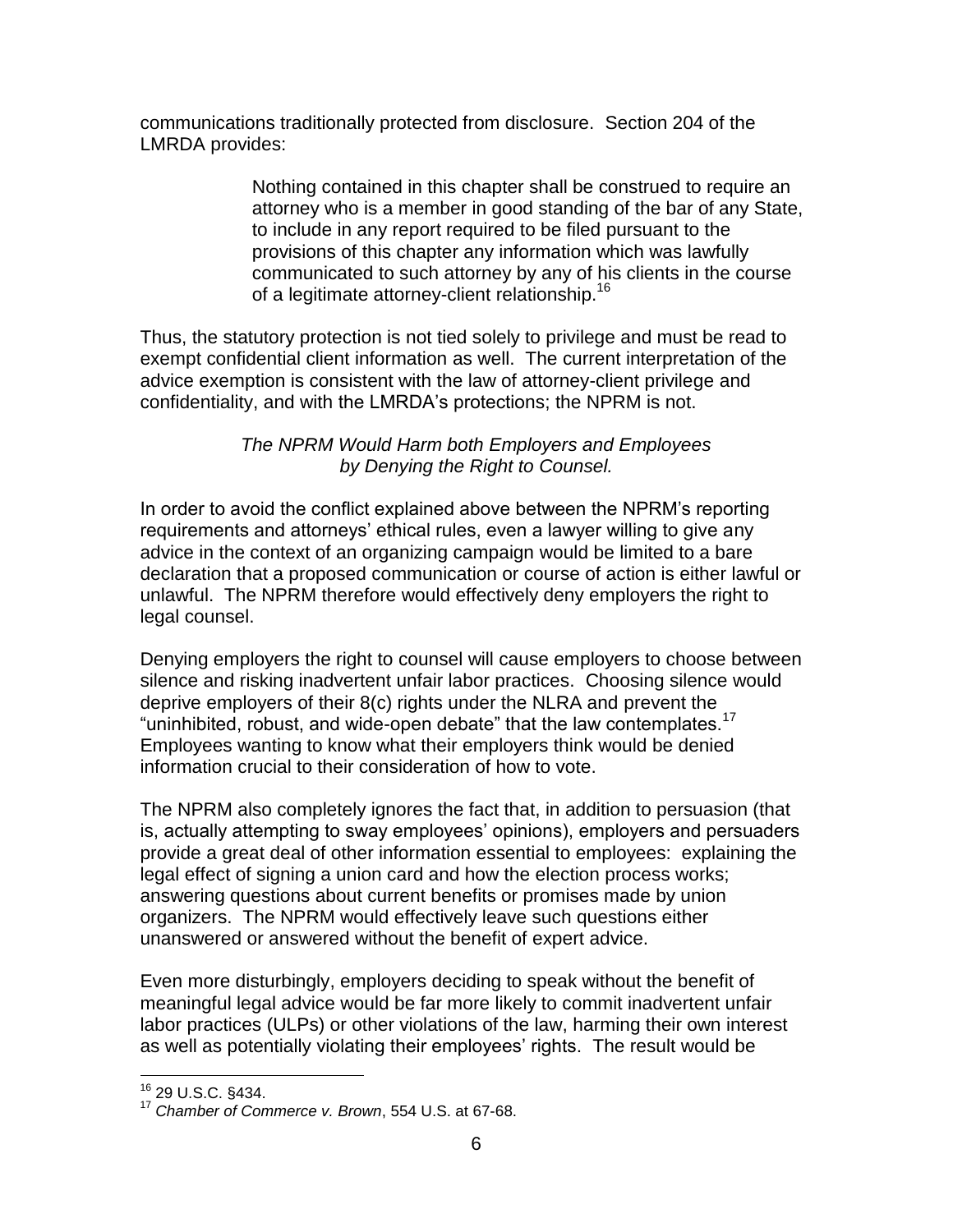increased ULP charges and litigation, challenges to election results and re-run elections.

Finally, as drafted, the NPRM would deter employers from conducting employee surveys intended to improve working conditions and other initiatives related to positive employee relations (for example, opinions on benefits) which is at odds with the purpose of the DOL – to ensure basic standards and positive working conditions. Many employers regularly survey their employees to assess overall job satisfaction, perceived effectiveness of management, and employees' attitudes toward current and potential new benefits. Based on the results of such surveys, employers often make operational changes, changes to management strategy, and changes to benefits and other working conditions. While we would certainly contend that these practices do not constitute persuasion, it seems possible under the NPRM that if the employer had as a general goal maintaining union-free status, the DOL could claim that any third-party involvement in these routine and far-reaching business practices would trigger reporting requirements.

The language used in the NPRM and the proposed new LM-10 adds to the concerns and confusion. For example, item 14a includes among check-off boxes for various types of persuader activity "Developing or administering employee attitude surveys concerning union awareness, sympathy, or proneness."<sup>18</sup> Given a concept as vague as "union . . . proneness," almost any kind of survey could be characterized as persuasion. One might conclude that a generally unhappy employee or one dissatisfied with the fairness of a supervisor is prone to want a union, while many employers use such surveys for the obvious, innocent and useful purpose of simply finding out how happy their employees are and how supervision is perceived.

Beyond just employee surveys, common and important practices thrown into question would include leadership development programs; compliance programs; development of open-door policies, internal escalation and grievance adjustment policies and employee hotlines—all of which could potentially be characterized as persuasion when third parties are involved.

The proposed rule would at best cause confusion, at worst discourage many practices that benefit employees, and in every case drive a wedge between employers and employees. It is nonsensical for the DOL to produce regulations that would discourage improvement of working conditions and benefits.

## *The NPRM is Unconstitutional.*

The LMRDA provides not only for civil enforcement, but for criminal sanctions in the form of fines of up to \$10,000 and imprisonment for up to one year.<sup>19</sup>

<sup>&</sup>lt;sup>18</sup> NPRM at 36218.

<sup>19</sup> 29 U.S.C. § 439.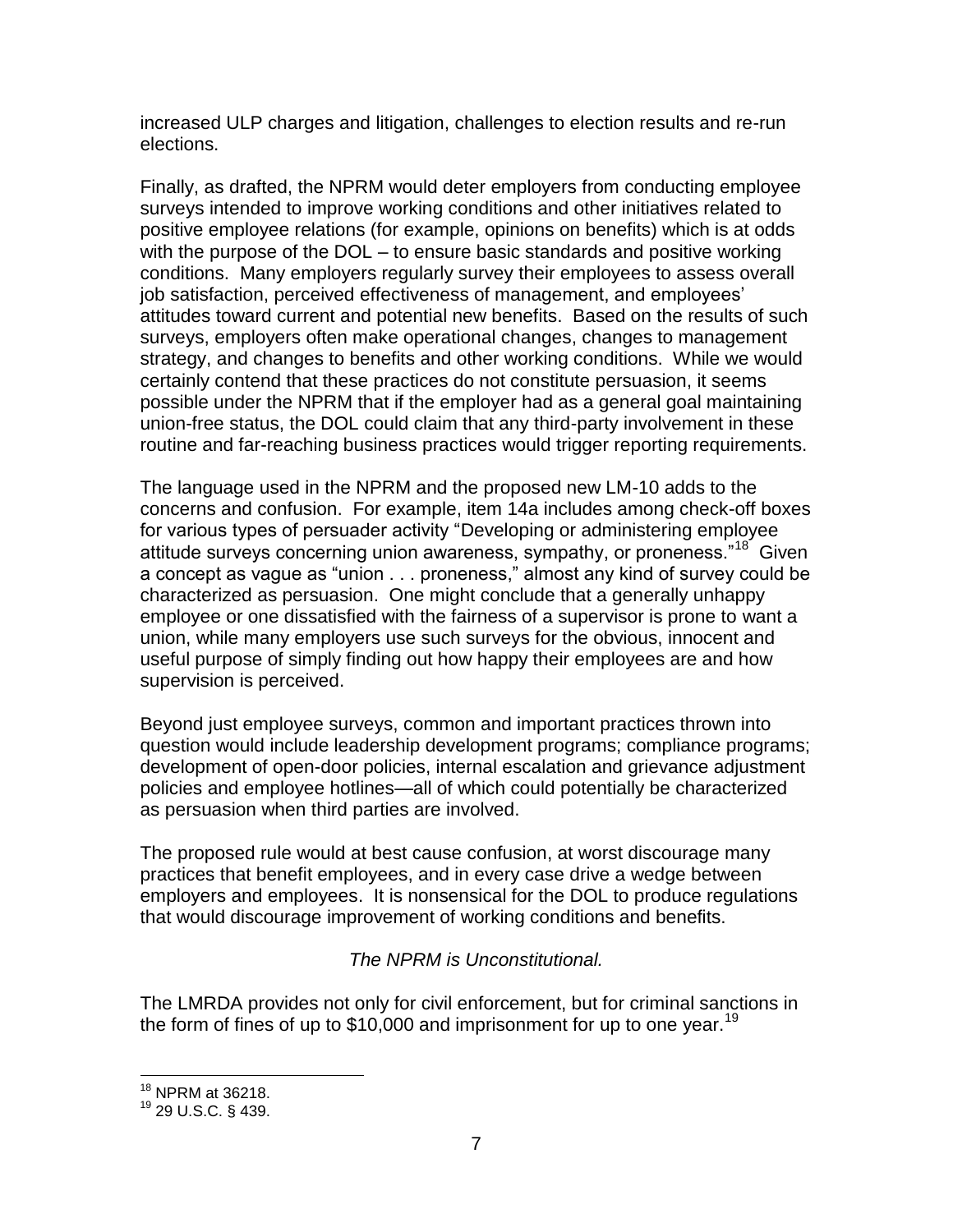It is a well-settled principle of criminal law that a law is unconstitutionally vague if it "fails to give a person of ordinary intelligence fair notice that his contemplated conduct is forbidden by the statute."<sup>20</sup>

In many areas, most obviously in the expansion of the definition of persuasion to cover policy revisions, seminars and training, the NPRM is so unclear as to make compliance virtually impossible. In theory, a company that provides on-line employee surveys could be found to have engaged in persuasion without ever being aware of the purposes for which its customers used survey results, and without knowing whether an issue of union representation existed. Thus, both on the employer side and on the persuader side, the NPRM's requirements would almost certainly be struck down as unconstitutionally vague.

Additionally, by restricting employer speech and requiring the disclosure of otherwise protected confidential information, the NPRM almost certainly violates First Amendment free speech rights and Fourth Amendment protections against unlawful search and seizure. While the LMRDA's constitutionality has generally been upheld under the existing regulations, the proposed changes would trigger a new round of constitutional challenges, with a strong likelihood that they would be struck down.<sup>21</sup>

# *The NPRM Appears to be a Regulatory Step Toward the Employee Free Choice Act, Which Congress has Declined to Pass.*

For years now, organized labor has pushed for the misleadingly-named Employee Free Choice Act (EFCA), under which the secret ballot election process would be scrapped in favor of unionization based on card-check. Congress has wisely recognized the harm EFCA would inflict on the economy, and the legislation has never gained traction. Unions have since pushed for establishing EFCA through regulations.

The NPRM would effectively strip employers of their right to communicate with employees about the realities of union representation. This appears to be a first step toward establishing EFCA by rule. It also must be recognized that while DOL is moving to restrict employer speech and the right to counsel, the NLRB is seeking to impose burdensome rules on employers and force elections in as little as ten days.<sup>22</sup> Taken together, the two agencies' proposed rules would produce the regulatory equivalent of EFCA.

 $\overline{a}$ <sup>20</sup> *Papechristou v. City of Jacksonville*, 405 U.S. 156, 162 (1972).

<sup>&</sup>lt;sup>21</sup> See dissenting opinions in *Master Printers Association v. Donovan*, 699 F.2d 370, 374 (7<sup>th</sup> Cir. 1983); *Price v. Wirtz*, 412 F.2d 647, 656 (5th Cir. 1969).

 $^{22}$  Representation—Case Procedures, 76 Fed. Reg. 36812 (June 22, 2011).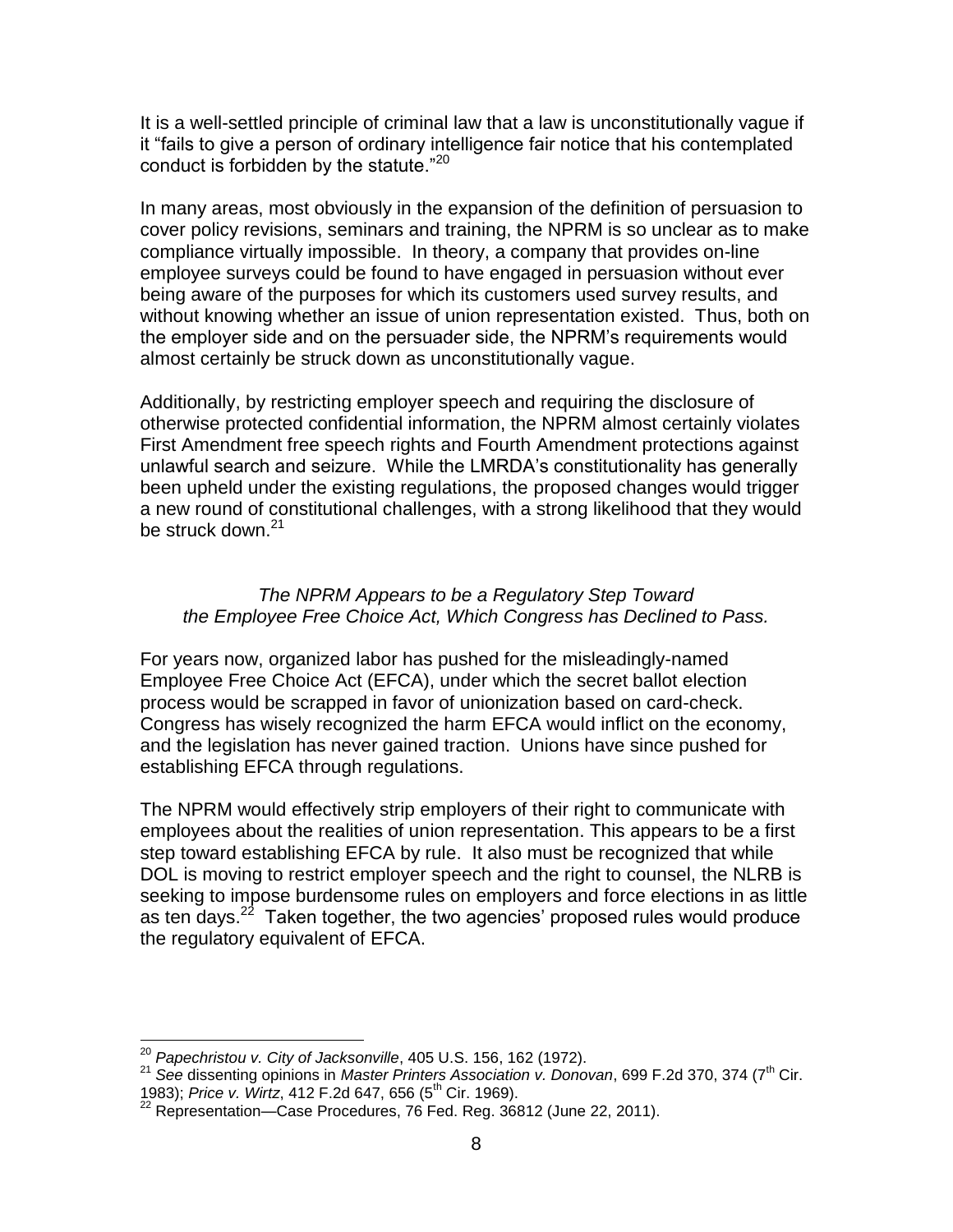DOL should respect the Congressional decision against enacting EFCA, recognize the damage the NPRM would do to the economy and the ability to create jobs, and withdraw the NPRM.

# *In the NPRM, the DOL Usurps the Role of the NLRB.*

DOL's justification for the NPRM goes to great lengths, relying on outdated and biased research, to assert that employer misconduct in response to union campaigns happens more often than not. While the LMRDA clearly requires reporting of the use of persuaders and related payments, the law leaves to the NLRB the job of policing employer misconduct. By going into exhaustive detail about what persuaders do (including 13 separate types of "persuader activities" in item 14a of the new LM-10) and requiring precise identification of subject employees, the DOL ventures into the NLRB's domain, and far beyond the information required to be reported under the LMRDA.

### *The DOL's Basic Premises about Employer Versus Persuader Views are Flawed*.

The NPRM states that employers often point out to employees that unions are "third parties," in order to support the proposition that employees should be given information about "a third-party consultant[']s" input into the employer's communications.<sup>23</sup> The NPRM goes on to state, with respect to communications prepared with input from a consultant or lawyer, that employees would benefit from knowing "the true source of those views and the methods used to disseminate them."<sup>24</sup>

The most basic problem with the DOL's premise is its assumption that the "views" expressed in communications prepared with the help of a consultant are not those of the employer. It simply does not make sense to believe that employers hire lawyers and consultants to help them say things that the employers themselves do not support.

Perhaps more importantly, the DOL also clearly presumes some nefarious intent in an employer's use of a consultant or attorney. (If not, then why would an employee care whether the employer had help in writing a speech?) The fact is that the words an employer uses to communicate with employees can be more important in the context of a union campaign than in almost any other situation regardless of the ultimate outcome of the campaign—because the law governing what an employer can say is so intricate and subtle that violations are likely without expert advice. And as recognized by the NLRB and courts for decades, employees have a vital interest in hearing what their employers have to say.<sup>25</sup> While some minority of employers might use consultants in ways that violate the

 $^{23}$  NPRM at 36187-8.

 $^{24}$  NPRM at 36188.

<sup>25</sup> *Chamber of Commerce v. Brown*, 554 U.S. at 67-68.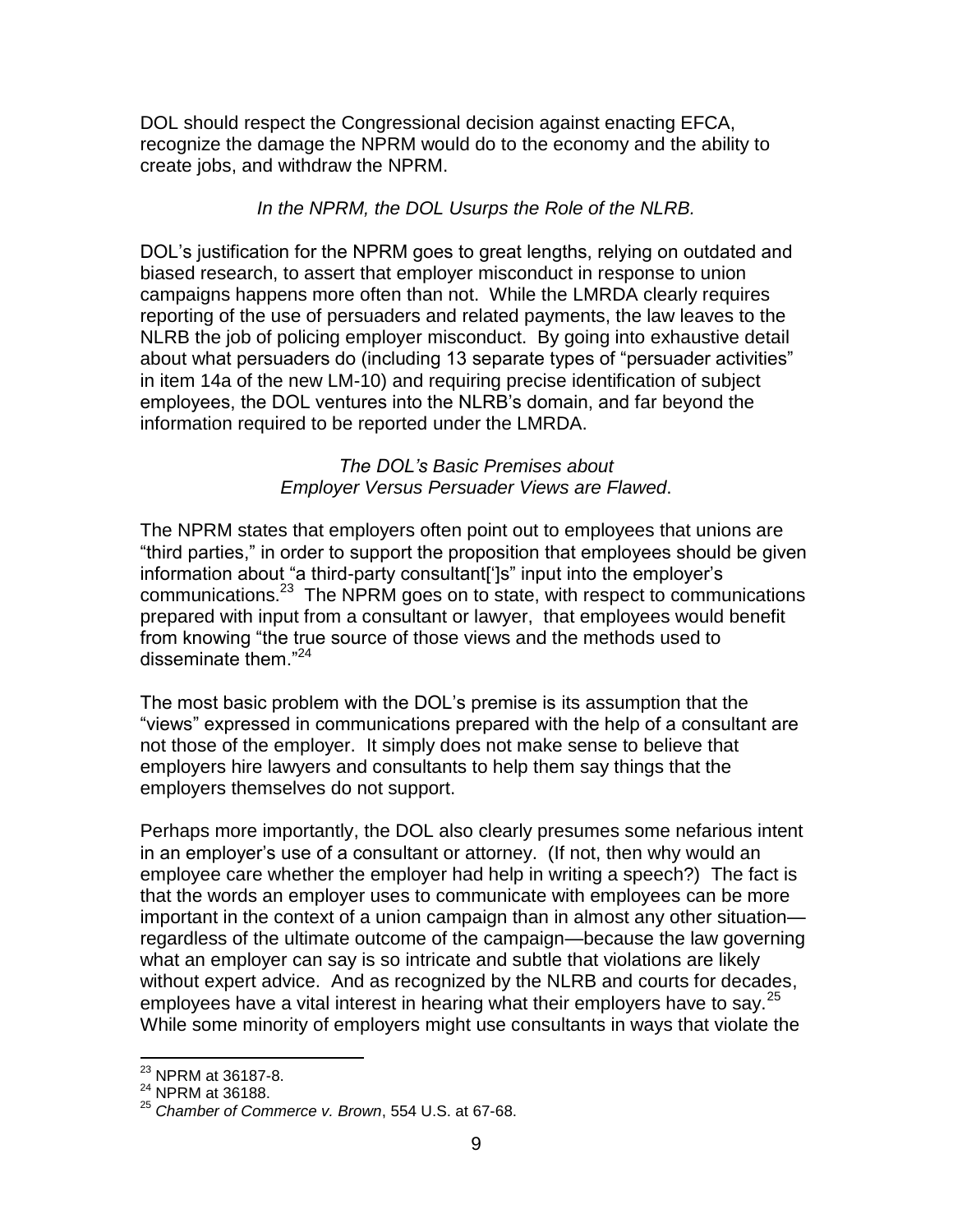law, the NLRB provides a safeguard. Indeed, as the NPRM actually points out, there is a line of Board law holding employers liable for acts of third parties such as consultants.<sup>26</sup> In going beyond what Congress has directed (by virtually eliminating the advice exemption and attempting to obtain far more information than the LMRDA contemplates), the DOL unfairly and improperly casts all employers as scofflaws, much like the authors of the biased and unsound studies cited in the NPRM.

#### *The DOL Grossly Overstates Employer Misconduct in Attempting to Justify a Need to Revise Persuader Reporting.*

The basic assertion in support of the NPRM is that is that employer misconduct and the use of persuaders is pervasive and on the rise. To justify revising the persuader rules, the DOL discusses alleged "Effects on Contemporary Labor-Management Relations."

While the discussion does include one 2009 article, the "contemporary" picture is painted by discussing the 1959 legislative history of the LMRDA, and referring to academic publications from 1990, 2002 (citing 1994 and 1996 research) and 2006. Research ranging from five to 21 years old hardly sheds light on "contemporary" labor relations or justifies radically overhauling rules that have worked for five decades. Nor do the supposed confessions of former "unionbusting" consultants cited in the NPRM—one a memoir from 1961 and another from 1993.<sup>27</sup> Two unscrupulous individuals concerned with their own book sales certainly do not represent the majority of law abiding lawyers and consultants.

The 2009 article referred to above, Kate Brofenbrenner's *No Holds Barred: The Intensification of Employer Opposition to Organizing* (Brofenbrenner, 2009), serves as the basis for much of the NPRM's assertions about employer misconduct, such as claims that in the course of NLRB elections "14% of employers utilize surveillance, 63% used supervisors to interrogate employees, 54% used supervisors to threaten employees, 47% threatened cuts in benefits or wages, 18% granted unscheduled raises, 46% made promises of improvement, and 41% harassed and disciplined union activists."<sup>28</sup>

What the NPRM does not discuss is Brofenbrenner's clear bias or the source of her figures. The article was sponsored in part by the American Rights at Work Education Fund, described in the article's preface as "an educational and outreach organization dedicated to promoting the freedom of workers to form unions and bargain collectively."<sup>29</sup> In the article, Brofenbrenner lists among her

 $^{26}$  NPRM a5t 36184, note 9.

<sup>27</sup> NPRM at 36184, *citing The Man in the Middle*, Nathan W. Shefferman, New York, Doubleday, 1961; NPRM at 36187 *citing Confessions of a Union Buster*, Marting Jay Levitt, New York, Crown Publishers, 1993.

<sup>28</sup> NPRM at 36190.

<sup>&</sup>lt;sup>29</sup> Brofenbrenner, 2009 at preface.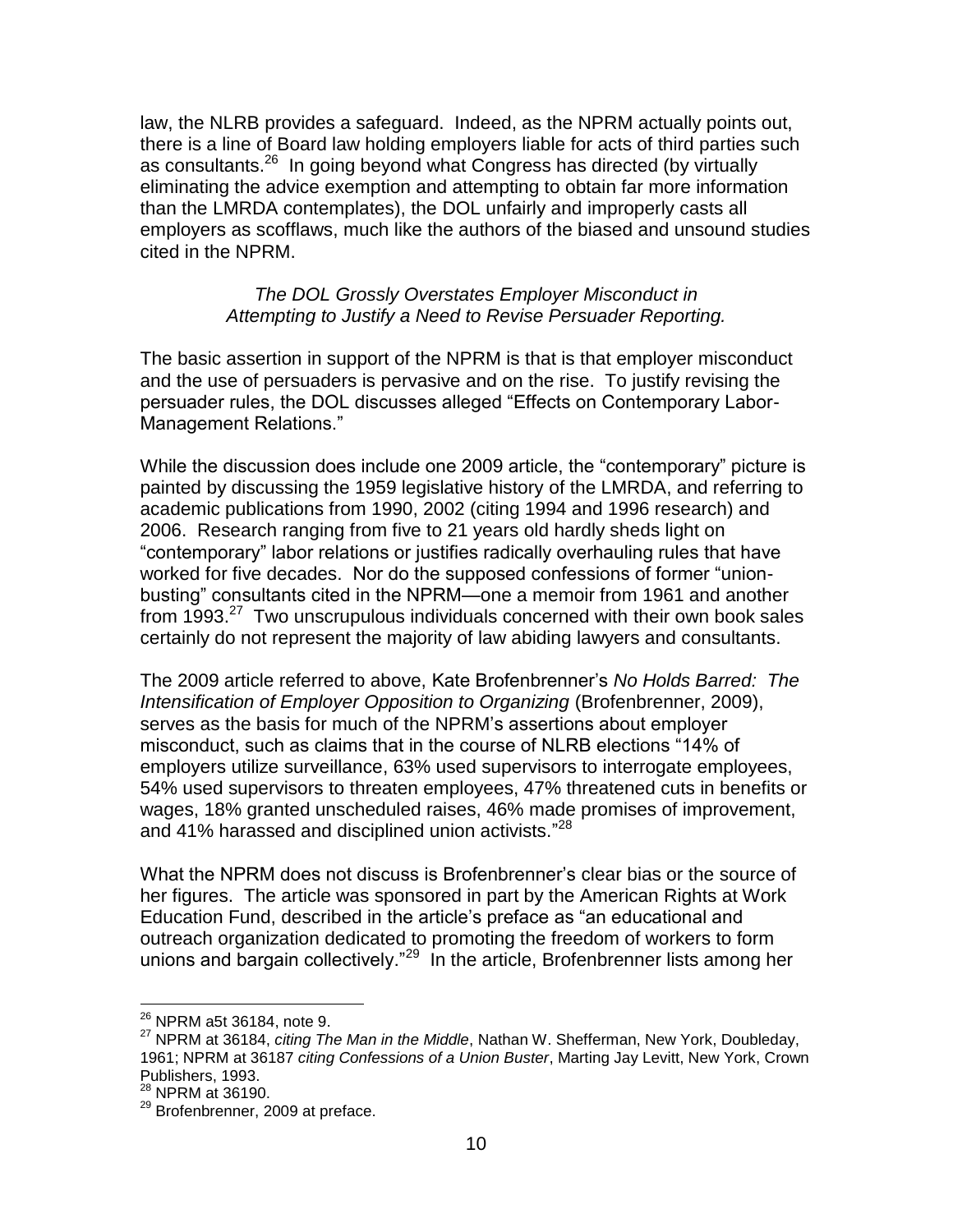agenda items answering the question of, "how does labor law need to be reformed in order to restore the promise embodied in Section 7 of the NLRA that works have the right to organize and bargain first agreements?"<sup>30</sup> She offers the Employee Free Choice Act as her answer.<sup>31</sup>

Brofenbrenner's claims of employer misconduct—and the figures stated as fact in the NPRM—are based not on any official findings by a prosecutorial or adjudicatory body, but on interviews of union organizers<sup>32</sup>. If one looks at NLRB statistics in the cases Brofenbrenner studied, actual findings of misconduct are a tiny fraction of the rates cited in the NPRM. Unfair labor practice charges were actually filed in only 40% of the elections Brofenbrenner studied.<sup>33</sup> Of the cases filed, the Board issued complaints in only 37%, with 49% either thrown out for lack of merit or withdrawn before a finding on merit, and 14% settled before a finding on merit (most Board settlement agreements contain non-admission clauses, so settling employers do not admit violating the law). $34$  Only 10% of the ULPs (that is, 10% of the 40% of elections involving ULPs, or 4% of all elections) resulted in administrative law judge or Board decisions against the employer. And yet the NPRM cites the wildly inflated figures of employer misconduct resulting from surveying union organizers. It appears that for the DOL, as with Brofenbrenner, an accusation is as good as a conviction. The NPRM is a skyscraper built without a foundation.

### *The NPRM Would Harm the Economy and Hinder Job Creation by Imposing a Tremendous Burden on Corporate Officers.*

The law requires that LM-10s be signed by an employer's "president and treasurer or corresponding principal officers."<sup>35</sup> For fifty years the reporting burden on companies' highest officers has been manageable because (a) the advice exemption has worked to require reports only in those rare circumstances when a true persuader has been used, and (b) the information required on the current LM-10 is limited to what the statute requires—identification of the employer, the persuader, and the payments made, with only a brief description of the activities provided.<sup>36</sup>

Under the proposal, the volume of reports would skyrocket with persuasion potentially including such far-reaching subjects as conducting employee surveys, seminars, training, revision of policies and almost any use of lawyers or consultants in relation to these subjects. Each report using the revised LM-10 would include greatly expanded (and statutorily unjustified) and detailed

<sup>30</sup> *Id.* at 5.

<sup>31</sup> *Id*. at 24-26.

<sup>32</sup> *Id.* at 5-6.

<sup>&</sup>lt;sup>33</sup> Brofenbrenner, 2009 at 15.

<sup>34</sup> *Id.* at 17.

 $35$  29 U.S.C. §203(a).

<sup>36</sup> As discussed earlier, one could argue that the law does not permit the requiring of even a brief description of the actual persuasion activities.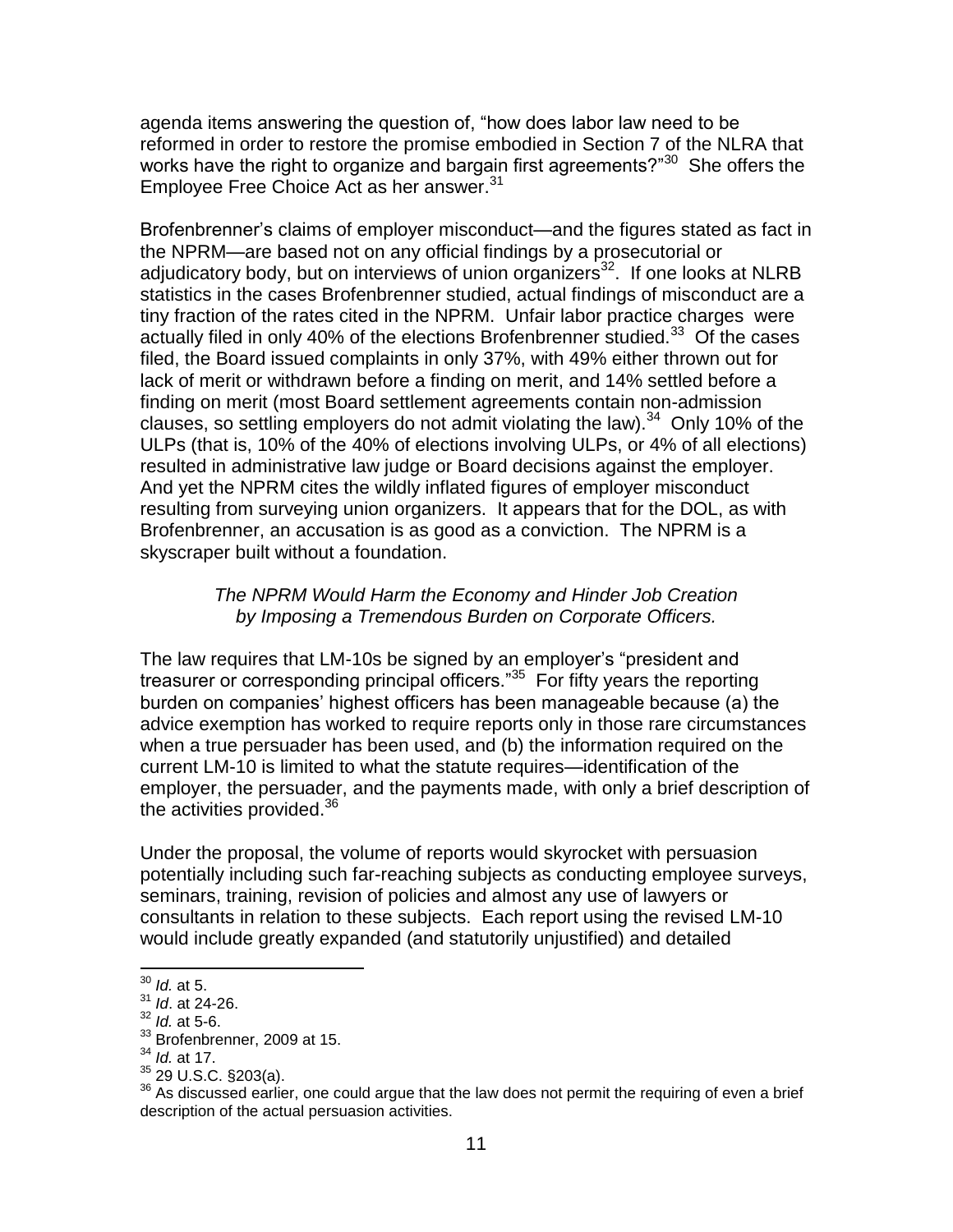information on many specific acts of "persuasion" and detailed identification of subject employees.

At a time when the leaders of every employer need to be growing their businesses and creating jobs, among the most counterproductive things imaginable is dropping stacks of LM-10s on the desks of company presidents and treasurers, each to be signed under threat of criminal prosecution, each full of detailed information that would be provided from all reaches of the corporate environment. For the small employers that create the majority of American jobs, compliance would range from extremely burdensome to impossible, due primarily to lack of expertise and the resources to retain experts.

For large employers, the burden that the proposed rules would impose is staggering. Large companies commonly have many departments that would be involved with retaining persuaders and carrying out the required reporting, including labor relations; human resources; legal; compliance; finance and accounting. The presidents and treasurers of such organizations certainly would not be involved with the details of retaining persuaders. Faced with signatory requirements under threat of criminal prosecution, the only possible approach for the leaders of large companies would be to establish an elaborate system of information gathering and review. While an in-house lawyer would likely fill out an LM-10 with input from labor relations, accounting and potentially human resources, no company president or treasurer would sign such a document without review and verification by senior executives in the departments involved. The process would be time-consuming, unwieldy and expensive.

Like the NLRB's lawsuit seeking to shut down Boeing's non-union facility in South Carolina in favor of union facilities in the Northwest, and its initiative to overhaul union election procedures to facilitate union organizing, the DOL's proposed rule changes represent an obstacle to creating American jobs.

## *The NPRM's Regulatory Impact is Grossly Underestimated.*

DOL estimates that completing the revised LM-10 will take two hours, while the revised LM-20 will take one hour. It also states that the forms will likely be filled out by attorneys, and estimates their per-hour compensation at \$87.59. While this figure may be a reasonable estimate for the salary and benefits of some inhouse lawyers, it is a fraction of the hourly rate charged by lawyers practicing in firms. More importantly, the estimate of two hours is completely unrealistic and fails to recognize how companies function.

The revised LM-10, at four pages, with 11 pages of single-spaced instructions, and requiring extensive detail about information that would have to be gathered from many different areas in any organization, would clearly take well over two hours to prepare. The analysis contains many unrealistic and seemingly arbitrary assumptions. For example, 30 seconds is allowed to complete each of the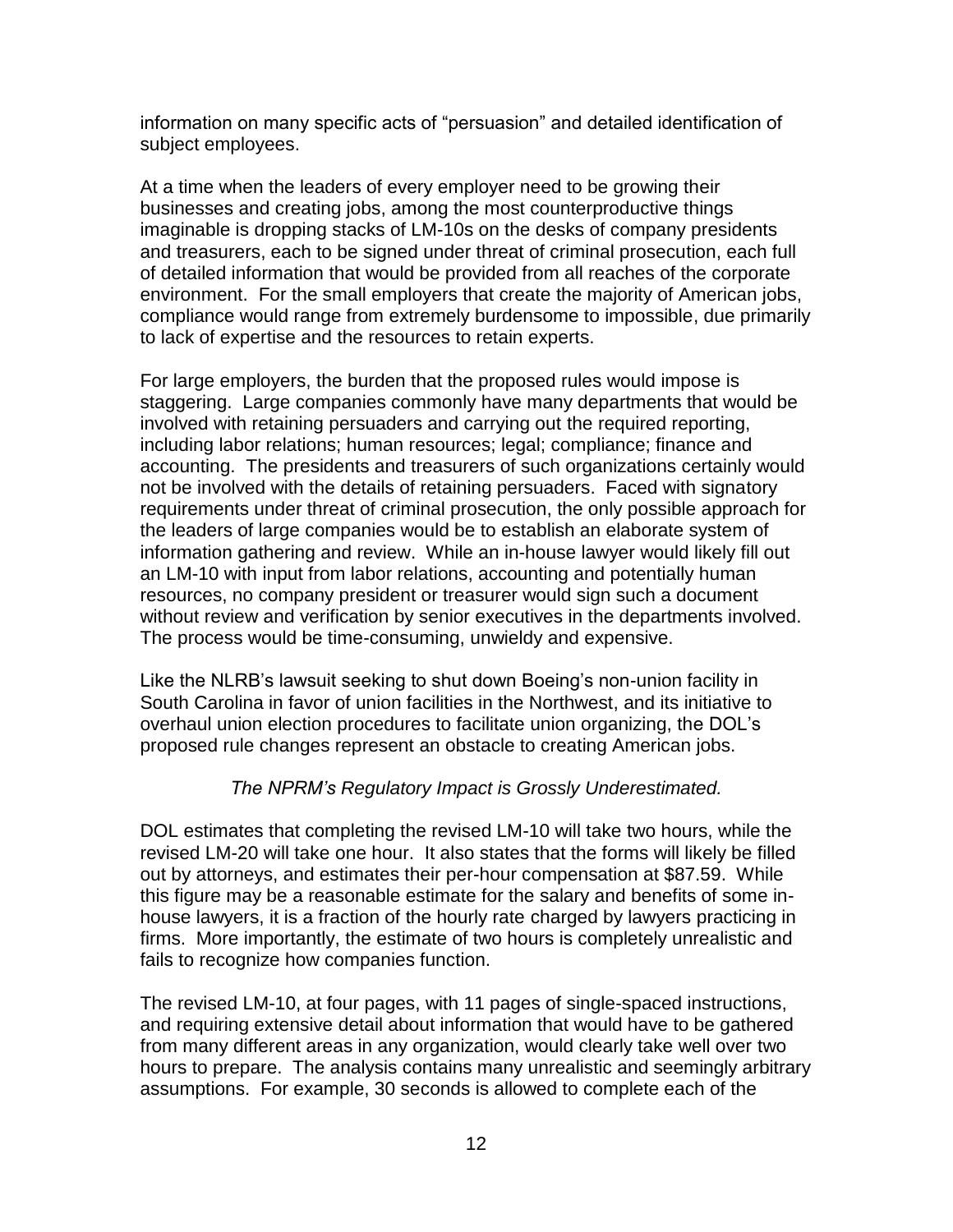following with respect to payments (each and every payment) to persuaders: the date; the amount; and the kind of payment ("specify if payment or loan, and if in cash or property.") $37$  In almost any organization, large or small, answering these three items would require information found in different locations and with different individuals, particularly determining whether a given payment represents a payment or a loan.

Even more unrealistically, the estimate allows two minutes for "signature and verification," which of course requires signatures from both the president and the treasurer or corresponding principal officer. As discussed above it is difficult to imagine getting both the president and the treasurer of virtually any employer organization to sign a complex federal government form containing pages of detailed information, under penalty of criminal sanctions, in two hours let alone two minutes. In reality, large companies would be forced to create processes involving many departments and review by many layers of management before company leaders would be comfortable signing and LM-10.

While the actual paperwork burden of completing an LM-10 is vastly underestimated, the NPRM also fails to recognize or attempt to calculate the true practical cost of the proposed changes. A true consideration of cost must include the chilling of employer speech and denial of legal representation; the discouraging of workplace enhancement through employee surveys and benefit improvements; the discouraging of supervisor training and employee hotlines. Such effects of the proposed changes may appear intangible, but they would surely be felt and must be considered in assessing regulatory impact.

## *The NPRM is Certain to Bring about Extensive Litigation and Likely to be Declared Invalid.*

Faced with a new regulation that strips employers of the rights of free speech and legal representation, accompanied by potential criminal sanctions, employers with the resources to do so will have little choice other than suing to have the new regulations declared invalid. Smaller employers will likely take the only safe approach: silence in the face of any organizing efforts. Not only is this unfair to the employer, which is intimidated out of the right to express its view, but it effectively deprives employees the opportunity to hear both sides of the story. It essence, it silences the debate Congress encouraged. 38

Given the long list of problems discussed above, it seems likely that the courts would ultimately strike down DOL's proposed rules. In the interim, however, employers will operate in a haze of uncertainty and spend countless time and effort trying to run their businesses without running afoul of a set of rules that few will even understand.

 $37$  NPRM at 36202, 36219 (items 15a-c of LM-10 form).

<sup>38</sup> *Chamber of Commerce v. Brown*, 554 U.S. at 67-68.